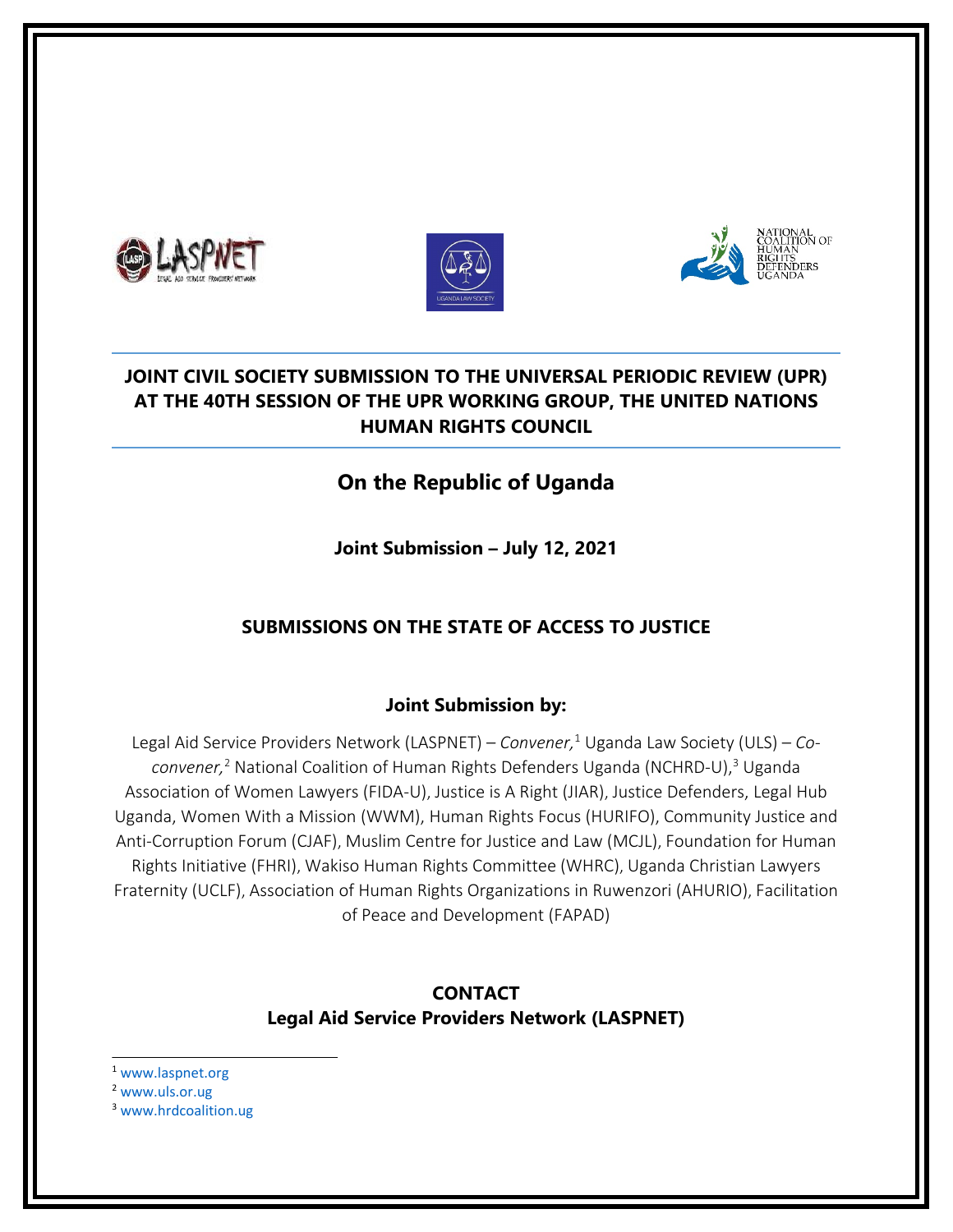#### Dr. Sylvia Namubiru Mukasa Email: [ceo@laspnet.org](mailto:ceo@laspnet.org)

# **I. BACKGROUND**

1. The National Coalition of Human Rights Defenders Uganda (NCHRD-U) is an umbrella organization of individuals and organizations working to promote the protection of human rights defenders in Uganda. The NCHRD-U was established in June 2013.

2. The Access to Justice Cluster is convened by the Legal Aid Service Providers Network (LASPNET) which is <sup>a</sup> national member based non-government organization established in 2004 comprising of 54 Legal Aid Service Providers (LASPs) spread within 80 districts and 7 honorary members including Justices of the High Court; Founder members, JLOS Stakeholders and Local Government. The Network maintains <sup>a</sup> common front to interface with the Justice Law and Order Sector and other like-minded stakeholders on issues of Access to Justice and the rule of law.

3. The cluster is co-convened by Uganda Law Society (ULS) an institution established in 1956 by the Uganda Law Society Act, Cap 276 of the Laws of Uganda. The ULS is <sup>a</sup> body corporate, neutral in nature as it is neither <sup>a</sup> government entity nor <sup>a</sup> civil society organization; even though it works very closely with the civil society to foster the rule of law and access to justice nationally and in the region. Its statutory mandate which is *"to protect and assist the public in Uganda in all matters touching, ancillary or incidental to the law, and; to assist the Government and the Courts in all matters affecting legislation and the administration and practice of law in Uganda"* is targeted to benefit all persons in Uganda regardless of their culture, ethnicity, language, race, religious belief, socioeconomic background, gender, sexual orientation and other factors that form <sup>a</sup> basis for discrimination, marginalization and disempowerment. Its vision is to be <sup>a</sup> proficient bar association in fostering access to justice, the rule of law and good governance in Uganda and the mission is to develop <sup>a</sup> skilled and empowered legal profession in execution of its statutory mandate to foster and improve Access to and Administration of Justice as well as Good Governance in Uganda.

4. This report provides <sup>a</sup> status update on the implementation of the Universal Periodic Review (UPR) recommendations on Access to Justice accepted by the Government of Uganda during its second cycle held in 2016 in regards to respecting and upholding human rights. On the other hand, the report also highlights concerns where the government has failed to promote fundamental freedoms relating to Access to Justice.

5. The recommendations that Uganda agreed to are categorized under the following themes; Acceptance of international norms; Constitutional and legislative framework; Institutions and policies; National Human Rights Institutions; National Plans of Action on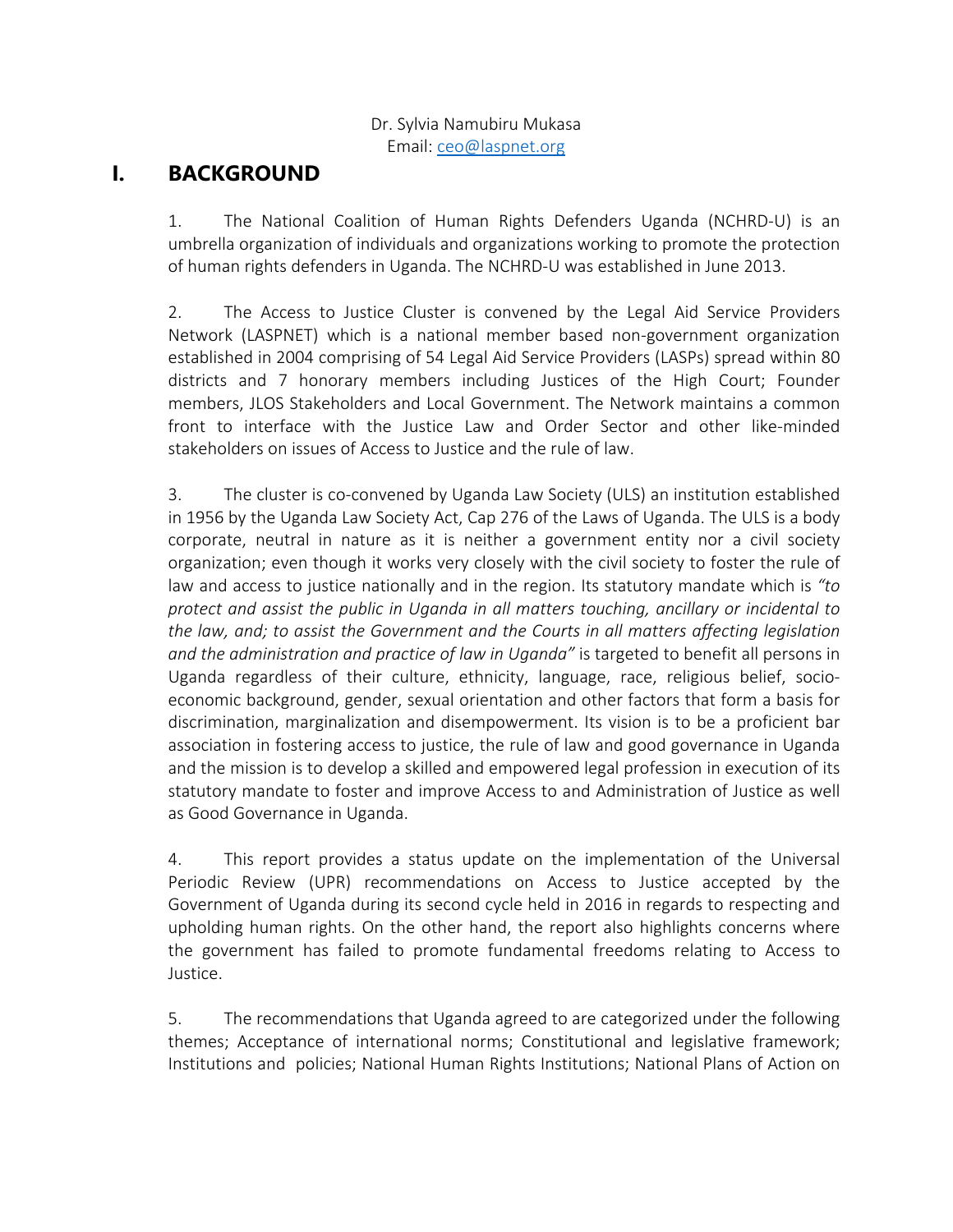Human Rights; Good governance; Professional training in human rights; Awareness raising and dissemination; Right to an effective remedy; Administration of justice and fair trial and Juvenile justice.

6. Since its last review in 2016, there has been progress in implementation on the UPR recommendations related to access to justice and SDG 16 on peace, justice and strong institutions. While there are <sup>a</sup> number of recommendations that were partially implemented during the period under review, others were not implemented at all. The report further notes the challenges to access to justice that were caused by restrictions related to the Covid-19 pandemic.

# **II. METHODOLOGY**

7. This coalition/cluster report was compiled through <sup>a</sup> consultative and participatory process involving fifteen civil society organisations working on access to justice rights. The data that they compiled over the past four years in relation to the recommendations that Uganda accepted during the second cycle of the UPR 2016 informed the content of this report. Desk research was also carried out to review reports of the Uganda Human Rights Commission (UHRC), the Justice Law and Order Sector (JLOS) and other related literature on access to justice. The cluster further benefited from strategy coordination meetings to review drafts and collect information from members of the cluster. The report was finally subjected to <sup>a</sup> validation meeting to arrive at the final report which is hereby submitted to the UPR Working Group for consideration.

# **III. STATUS OF IMPLEMENTATION OF 2016 UPR RECOMMENDATIONS ON ACCESS TO JUSTICE**

# **A. Submissions on strengthening the National Human Rights Institution**

8. Uganda accepted the following recommendations on the national human rights institution, the Uganda Human Rights Commission (UHRC):

- a) 115.39 Give continuity to strengthening national human rights institutions and mechanisms (Nepal). Status: Not implemented.
- b) 115.40 Provide adequate funding for the national human rights institution and reduce its reliance on external sources (Philippines).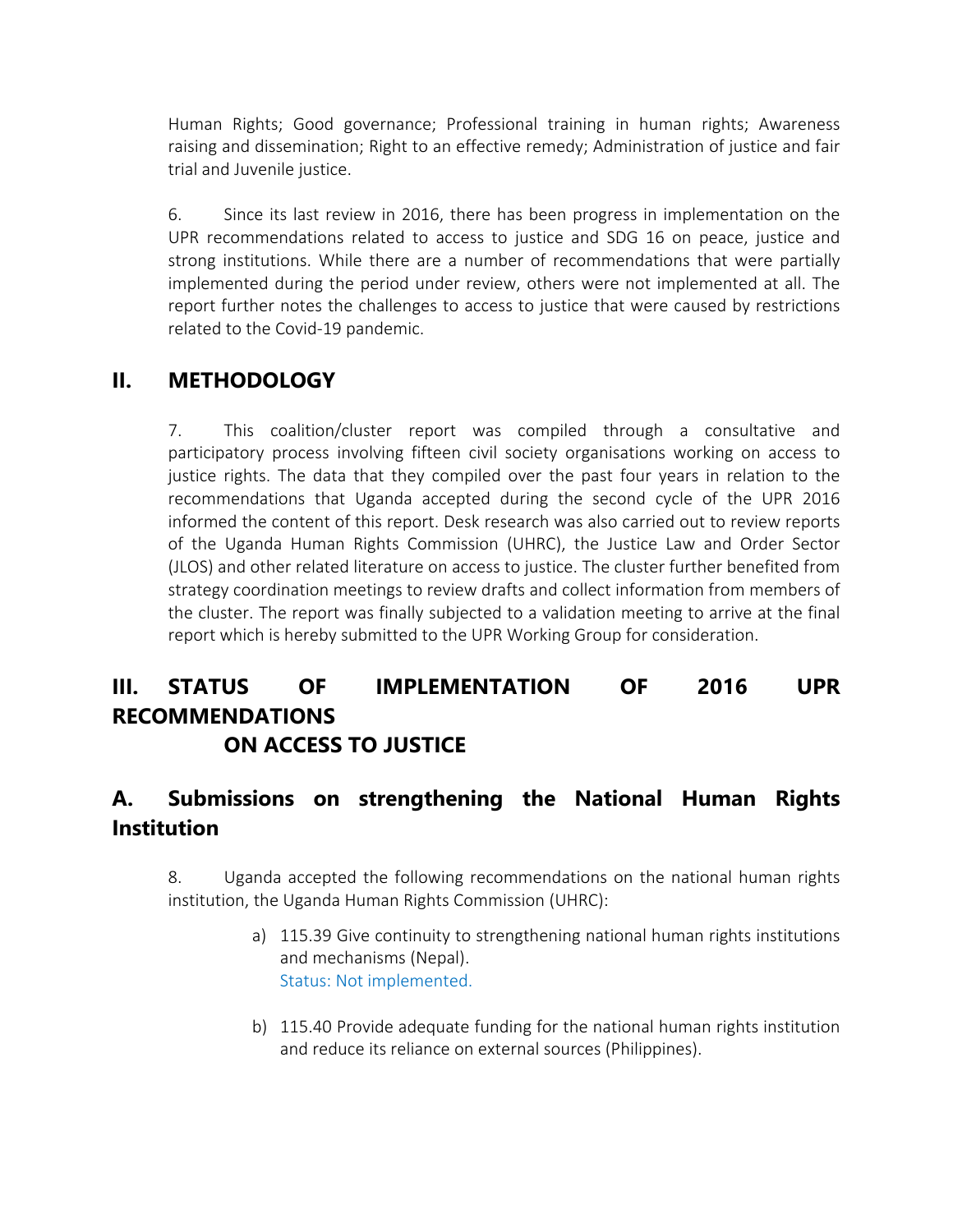Status: Partially implemented.

- c) 115.41 Continue to strengthen its national human rights and democratic institutions (Bangladesh) Status: Partially implemented.
- d) 115.42 Further strengthen the financial resources of the Uganda Human Rights Commission (Niger) Status: Not implemented.
- e) 115.43 Capacitate and allocate resources to the Uganda Human Rights Commission in <sup>a</sup> sustainable manner (South Africa) Status: Not implemented.

9. The Uganda Human Rights Commission (UHRC/Commission) is established under Article 51 of the 1995 Constitution of Uganda with the mandate to promote and protect human rights and freedoms in Uganda. In this regard, the Commission has quasi-judicial powers and functions that are crucial for access to justice in Uganda. Despite having the constitutional powers, the UHRC continues to struggle to deliver on its mandate, especially in relation to disposal of complaints due to <sup>a</sup> number of factors.

## **Concerns on staffing challenges at the UHRC**

10. The UHRC has grappled for many years with staffing challenges. According to the JLOS Annual Performance Report for 2019/20,<sup>4</sup> the UHRC has senior staffing gaps of an average of 28.4 percent. Following the demise of Late Chairperson Hon. Meddie S. Kaggwa on November 20, 2019, President Yoweri Museveni is yet to appoint <sup>a</sup> new Chairperson – almost two years on. The absence of <sup>a</sup> substantive chairperson has made it impossible for the Commission to hold tribunal hearings and submit its annual reports to Parliament on the state of human rights in the country.<sup>5</sup> This has undermined the role of the Commission as enshrined under Article 52(2) of the 1995 Constitution and as <sup>a</sup> result, has frustrated the implementation of the accepted recommendations.

11. On delayed disposal of cases by the UHRC tribunal since it is not fully constituted to effectively undertake its quasi-judicial function, it is noted that in the year 2019/2020, tribunal case backlog stood at 1,673 cases and 150 additional cases were registered during the year resulting in <sup>a</sup> total of 1,823 pending cases to be resolved. Out of 1,823

<sup>4</sup> JLOS, *"Annual Report 2019/20,"* <https://drive.google.com/file/d/1O0fCm-VVrFtk0FT5guvkgPU1ZObMQiKu/view> 5 The Nile Post, *UHRC demands appointment of substantive commission chairperson*, <https://nilepost.co.ug/2020/12/10/uhrc-demands-appointment-of-substantive-commission-chairperson/>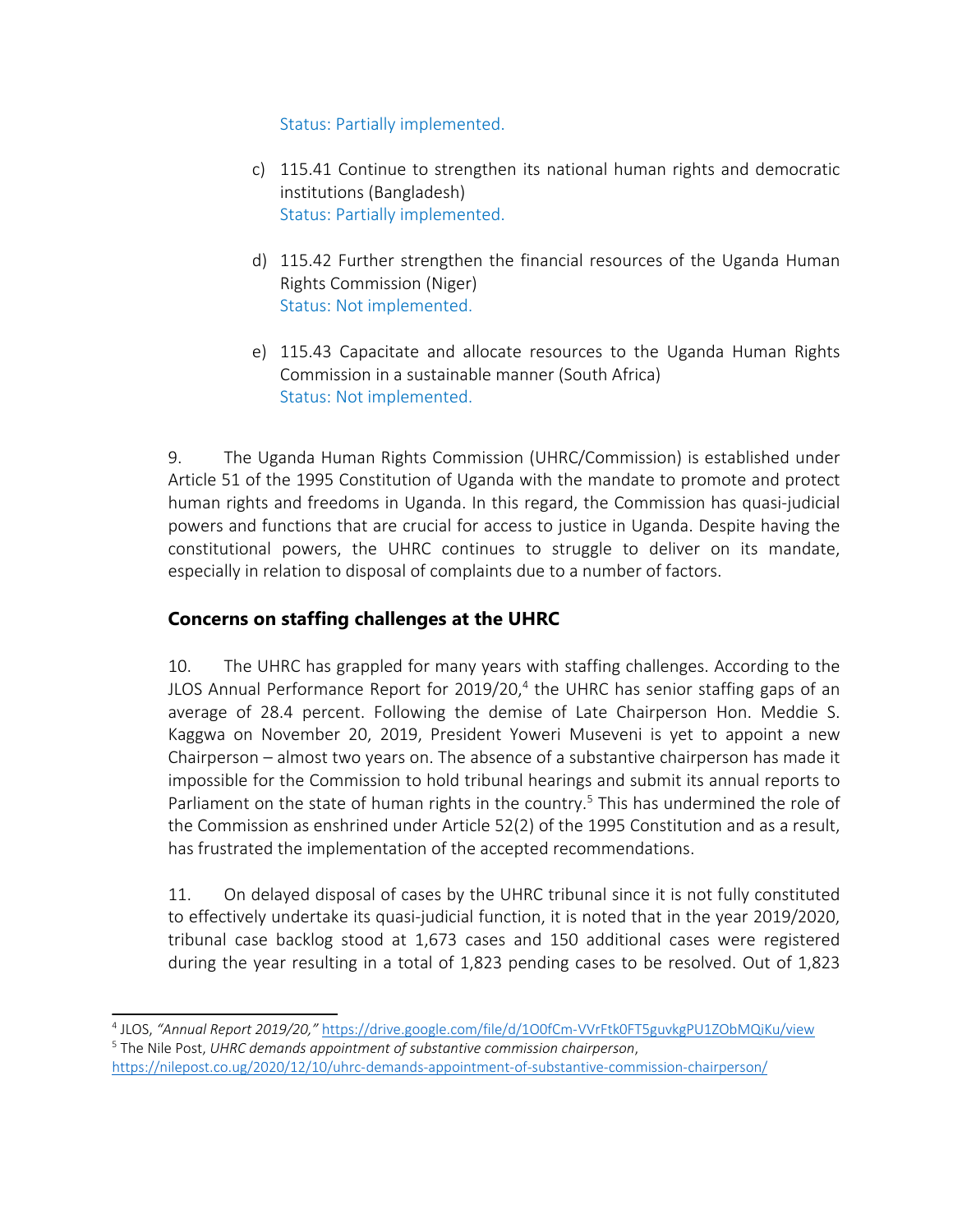cases, only 67 (3.7%) were investigated and disposed. 6 Due to the absence of <sup>a</sup> fully constituted Commission for the financial year 2019/20, the clearance rate of cases at the Commission remained low at 26 percent compared to the targeted 76 percent. The situation over the past two years has only worsened. This has expressly led to delayed access to justice especially to the victims of human rights violations and abuses hence undermining the right to <sup>a</sup> fair, speedy and public trial as accentuated under Article 28 of the 1995 Constitution.

### **Concerns on funding constraints at the UHRC**

12. Whereas the government has progressively increased funding to the UHRC, it still continues to grapple with persistent funding challenges which has slowed down their ability to execute the mandate as provided under the law. In Financial Year 2018/19, the UHRC had an approved budget of UGX 20,225,000,000 (USD 5,711,519). This represents <sup>a</sup> decline from the 2017/18 budgetary allocation of UGX 22,670,000,000 (USD 6,401,985). The Commission is also dealing with budget cuts on key mandate areas. For example, in the financial year 2017/2018, government increased funding for UHRC'<sup>s</sup> civic education activities to the tune of UGX 2.26 billion (USD 572,246). However, in the year 2019/2020, this was reduced to UGX 1.48 billion (USD 295,997) thus negatively impacting civic awareness and democracy in the country.<sup>7</sup> The government of Uganda is the major funding source accounting for 85 percent in financial year 2017/18 while donor contributions accounted for 15 percent of the total budgetary provision. $^{\rm 8}$ 

### **Recommendations to the Government of Uganda**

13. The President of Uganda should urgently appoint Commissioners to the UHRC to fill all vacancies, including the Chairperson of the Commission; and after the appointment, Parliament of Uganda should expeditiously consider the Commissioners for approval.

14. Increase budgetary allocations to the UHRC to promote self-reliance, sustainability and enable the Commission to fulfil its mandate as provided under the law.

# **B. Submissions on the fight against corruption**

4

<sup>6</sup> See Audit Report for details: [http://www.oag.go.ug/wp-content/uploads/2021/03/Consolidated-Audit-Report-](http://www.oag.go.ug/wp-content/uploads/2021/03/Consolidated-Audit-Report-Final-31st-Dec-2020-_web.pdf)Final-31st-Dec-2020- web.pdf Pg. 108

<sup>7</sup> See report of the Auditor General of Uganda on the financial statements of Uganda Human Rights Commission for the year ended 30<sup>th</sup> June 2019, <u>http://www.oag.go.ug/wp-content/uploads/2020/02/UGANDA-HUMAN-RIGHTS-</u> [COMMISION-REPORT-OF-THE-AUDITOR-GENERAL-2019.pdf](http://www.oag.go.ug/wp-content/uploads/2020/02/UGANDA-HUMAN-RIGHTS-COMMISION-REPORT-OF-THE-AUDITOR-GENERAL-2019.pdf)

<sup>8</sup> Uganda Human Rights Commission (UHRC), "*The 21st Annual Report – 2018,"* <https://www.uhrc.ug/download/uhrc-21st-annual-report/?wpdmdl=417&refresh=60ef3cca876321626291402>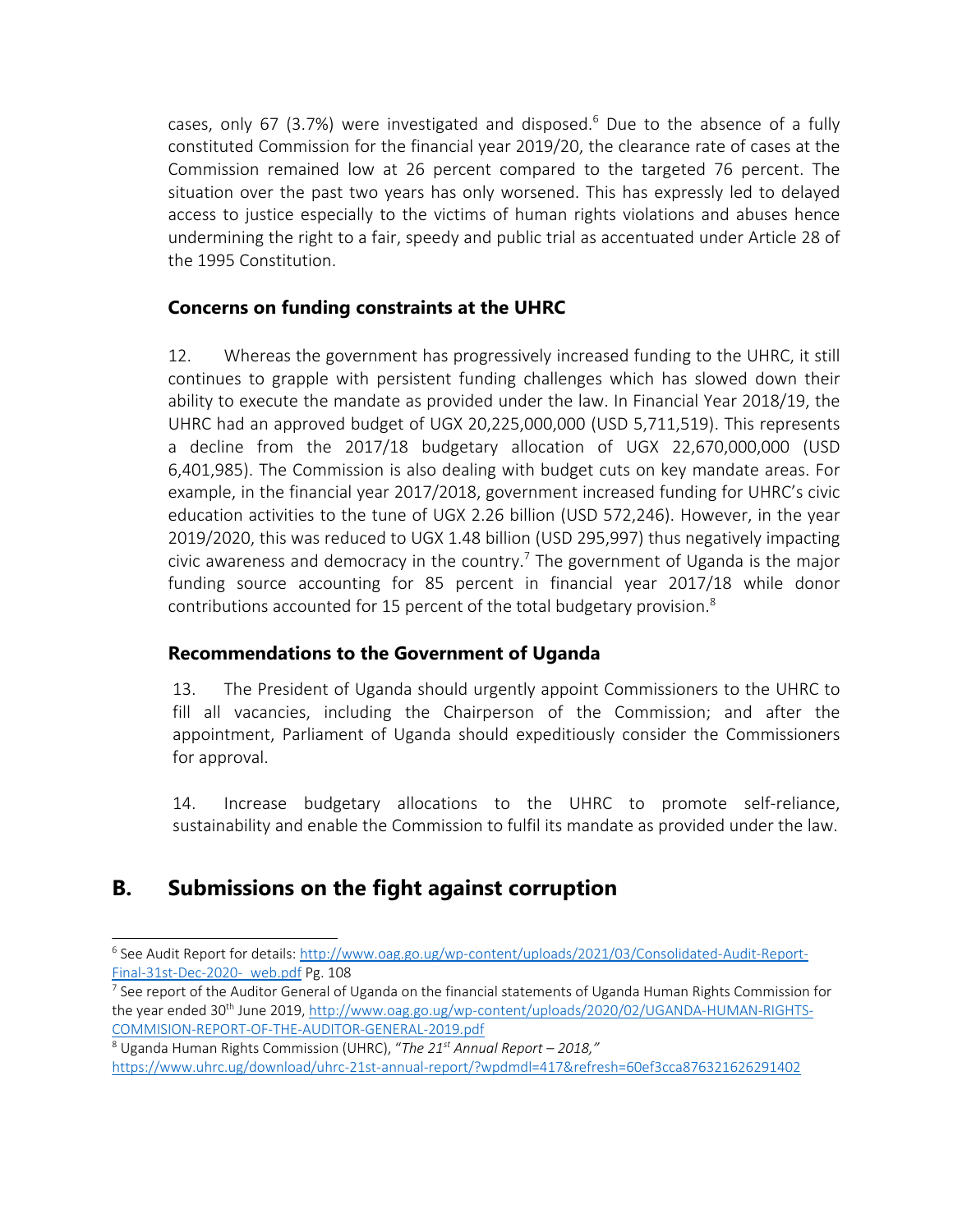- 15. Uganda accepted the following recommendation on the fight against corruption:
	- a) 115.141 Step up the fight against corruption, including in ensuring <sup>a</sup> level playing field and competitive bidding in public procurement (Cuba) Status: Partially Implemented.

16. Whereas this is <sup>a</sup> broad recommendation on good governance, <sup>a</sup> submission is made in this report because corruption hinders access to justice for people by raising the cost and subverting justice. This submission reports on implementation of this recommendation in as far as the impact of corruption on access to justice and enjoyment of rights are concerned.

17. According to the National Integrity Survey (NIS) and Transparency International'<sup>s</sup> Global Corruption Barometer (GCB), JLOS institutions including the Judiciary and the Uganda Police Force are often ranked among the top corrupt institutions in Uganda. Many people pay bribes when establishing contact with the justice institutions namely the police, the Office of the Director of Public Prosecutions and the courts of law. The other common forms of corruption in the sector include embezzlement, fraud, extortion, abuse of power, conflict of interest, abuse of privileged information among others. To counter this challenge, the government is making an effort through its initiatives under the 2012 JLOS Anti-Corruption Strategy<sup>9</sup>, the JLOS Anti-Corruption Charter<sup>10</sup> and the Annual JLOS Anti-Corruption Forums.<sup>11</sup> However, a lot still remains to be done.

18. On <sup>a</sup> broader scale, the Inspectorate of Government (IG) as established under Article 225 of the Constitution continues to execute its mandate to promote just utilization of public resources, investigate any act, omission, advice, decision or recommendation by <sup>a</sup> public officer. However, the IG remains under funded to fully execute the above mandate. Further to note is that the position of the Inspector General of Government (IGG) remains vacant for the past one year since July 5, 2020 hence affecting the institutional mandate of the Inspectorate.

19. To complement the work of the IG, in 2018, His Excellency the President established the State House Anti-Corruption Unit which has contributed to the fight against corruption, notably investigating corruption cases for further prosecution by other anti-corruption agencies such as IG, Police and Courts of Law. However, the

<sup>9</sup> Justice Law and Order Sector, *Anti-Corruption Strategy, 2012*, [https://www.jlos.go.ug/index.php/document](https://www.jlos.go.ug/index.php/document-centre/anti-corruption/266-the-jlos-anti-corruption-strategy/file)[centre/anti-corruption/266-the-jlos-anti-corruption-strategy/file](https://www.jlos.go.ug/index.php/document-centre/anti-corruption/266-the-jlos-anti-corruption-strategy/file)

<sup>10</sup> JLOS, *"The JLOS Anti-Corruption Charter,"* [https://www.jlos.go.ug/index.php/document-centre/anti](https://www.jlos.go.ug/index.php/document-centre/anti-corruption/378-the-jlos-anti-corruption-charter/file)[corruption/378-the-jlos-anti-corruption-charter/file](https://www.jlos.go.ug/index.php/document-centre/anti-corruption/378-the-jlos-anti-corruption-charter/file)

<sup>11</sup> JLOS, *"JLOS holds <sup>2</sup>nd Annual Anti-Corruption Forum,"* [https://www.jlos.go.ug/index.php/com-rsform-manage](https://www.jlos.go.ug/index.php/com-rsform-manage-directory-submissions/services-and-information/press-and-media/latest-news/item/769-jlos-holds-2nd-anti-corruption-forum)[directory-submissions/services-and-information/press-and-media/latest-news/item/769-jlos-holds-2nd-anti](https://www.jlos.go.ug/index.php/com-rsform-manage-directory-submissions/services-and-information/press-and-media/latest-news/item/769-jlos-holds-2nd-anti-corruption-forum)[corruption-forum](https://www.jlos.go.ug/index.php/com-rsform-manage-directory-submissions/services-and-information/press-and-media/latest-news/item/769-jlos-holds-2nd-anti-corruption-forum)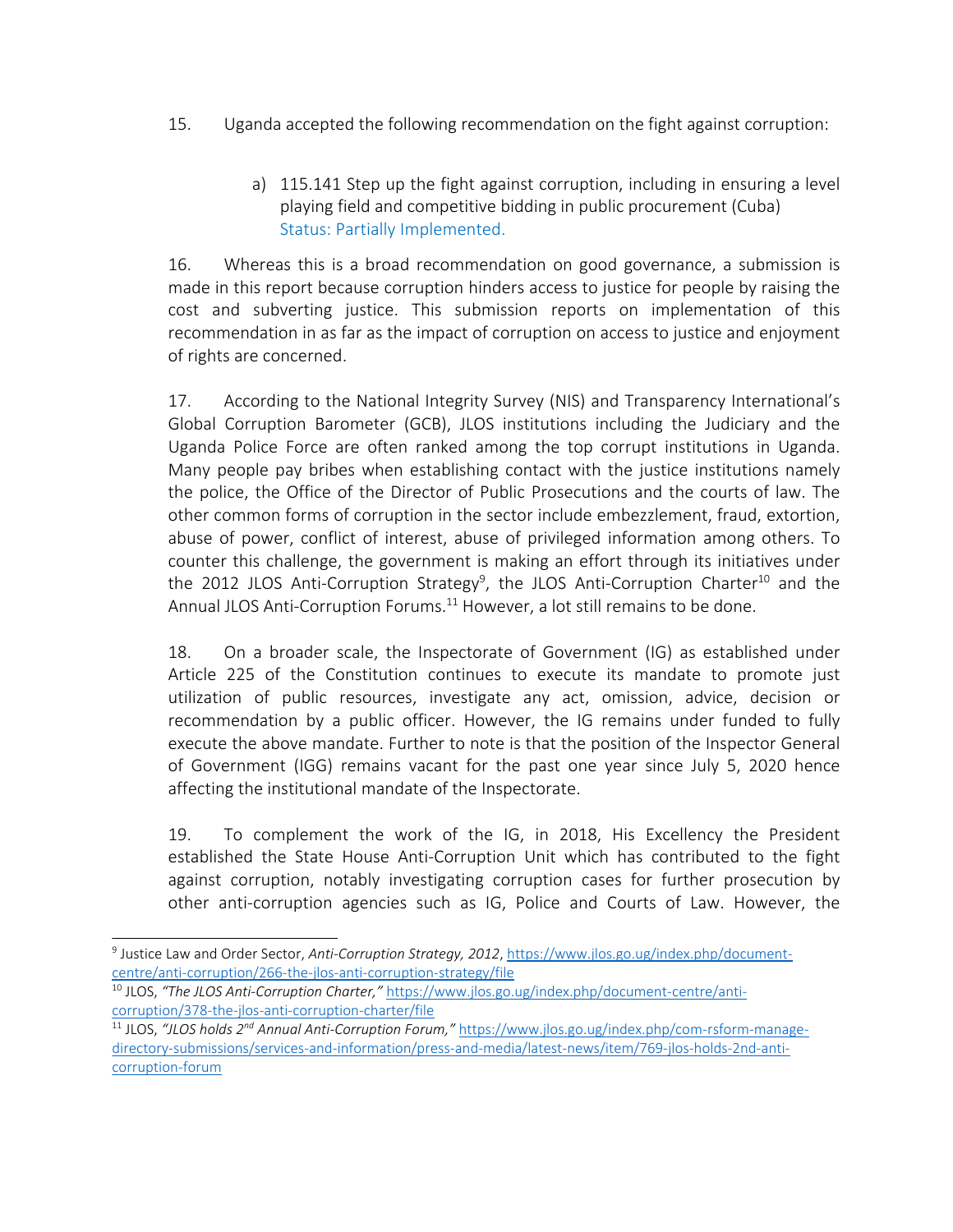creation of parallel anti-corruption bodies has caused duplication in constitutional bodies such as IG which further continue to be under funded.

### **Recommendations to the Government of Uganda**

20. Fast track appointment if <sup>a</sup> substantive Inspector General of Government (IGG) and increase budgetary allocations to the IG to facilitate execution of its mandate.

21. Fully implement and enforce the various JLOS initiatives aimed at curbing corruption in the sector, including the JLOS Anti-Corruption Charter to reduce/end corruption at the Uganda Police Force, Office of the Director of Public Prosecutions and courts.

# **C. Submissions on legal aid law and transitional justice**

22. Uganda further accepted <sup>a</sup> recommendation on the enactment of the legal aid law and transitional justice.

> a) 115.2 Speedily enact the respective policies and bills on legal aid and transitional justice to fulfil the constitutional mandate to provide justice for all (Austria);

Status: Partially Implemented.

### **Concerns on transitional justice law**

23. In June 2019, the Cabinet adopted the National Transitional Justice Policy (NTJP), an overreaching framework of the government of Uganda designed to address justice, accountability and reconciliation needs of post-conflict Uganda. 12 The objectives of the NTJP include addressing gaps in the formal justice system for post conflict situations, formalizing the use of traditional justice mechanisms, facilitating reconciliation and nation building, addressing gaps in the current amnesty process, and providing reparations for post conflict situations. This is an affirmation of the government'<sup>s</sup> commitment to national reconciliation, peace and justice for communities in post-conflict communities.

24. However, the reluctance to enact the Transitional Justice Bill, 2019 (TJB) – two years on, unfulfilled promises made for reparations in the past, and concerns on level of victim participation in the development of the NTJP raise serious concerns on the possible successes of the process.

<sup>12</sup> Ministry of Internal Affairs, "*National Transitional Justice Policy (NTJP),"* June 2019, [https://drive.google.com/file/d/1zbqYZgRVpUpDrQUTM5c\\_GeMsuItrB9O2/view](https://drive.google.com/file/d/1zbqYZgRVpUpDrQUTM5c_GeMsuItrB9O2/view)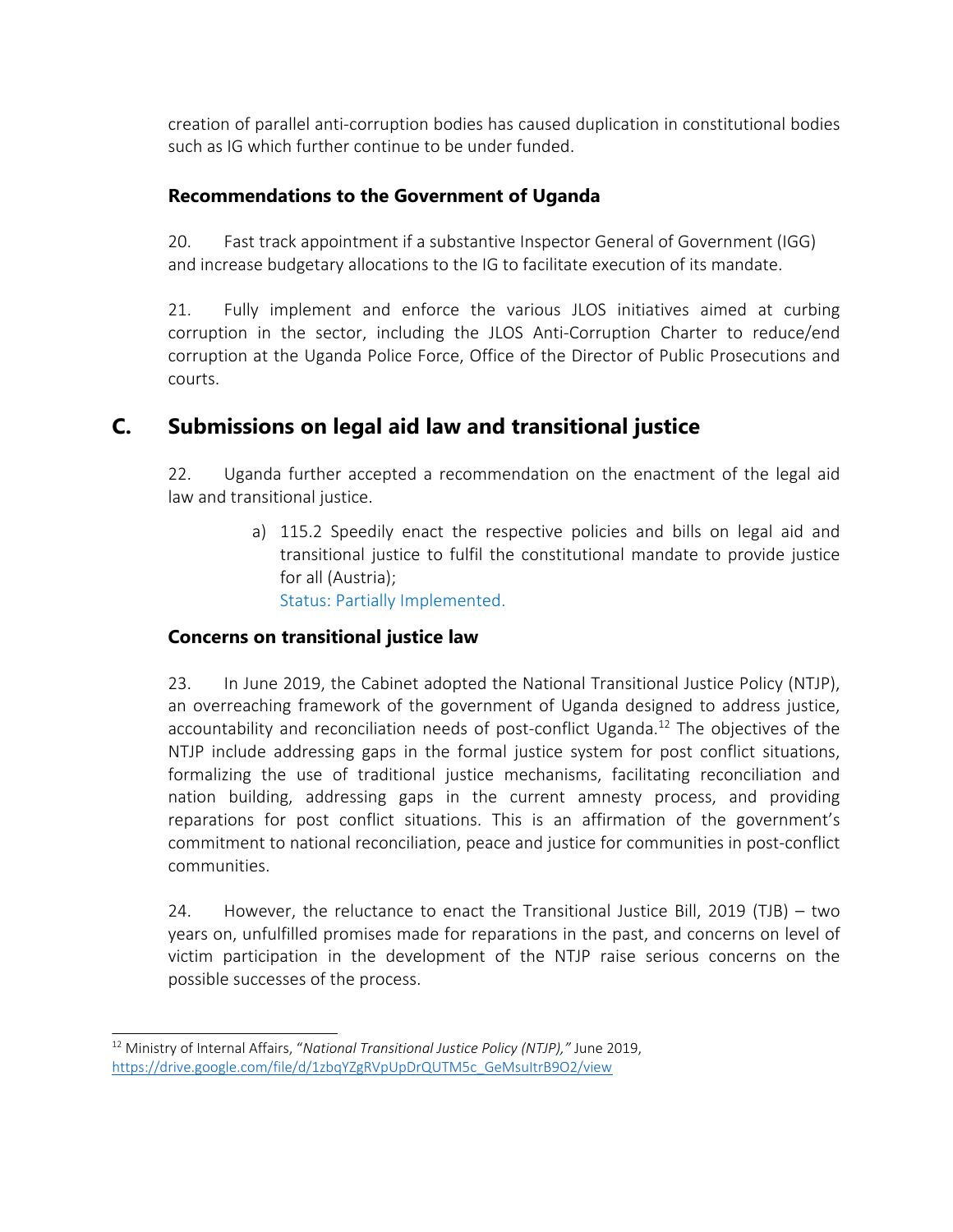25. The government has adopted an implementation road map for the NTJP and Cabinet has approved the fast tracking of the TJB 2019 as well as the wide dissemination of the NTJP. The government should be held to its promises to ensure implementation and compliance.

### **Concerns on delays on passing the legal aid law**

26. Over several years, the government of Uganda has been reluctant to commence the process of enactment of <sup>a</sup> law on legal aid service provision. This prompted the civil society to take the initiative. In partnership with some Members of Parliament, civil society organisations under the leadership of the LASPNET supported <sup>a</sup> private members bill to kickstart the process of enacting the National Legal Aid Bill, 2020 (NLAB 2020). The bill was introduced in Parliament for the first reading on May 11, 2020 by Hon. Komakech Lyandro (Former Gulu Municipality MP)<sup>13</sup> after which it was deferred to the Legal and Parliamentary Committee in which it awaits tabling during the first session.

27. To assess the costs and benefits of implementing the national legal aid policy in Uganda, LASPNET commissioned the Cost Benefit Analysis of the Legal Aid Policy (2016) study which emphasized the benefits of the legal aid law.<sup>14</sup> It is further reported by the HiiL Justice Needs Report (2016) that over 88% of Ugandans face barriers in their quest to access justice. The lack of <sup>a</sup> national legal aid law is major contributor to these challenges. Therefore, the enactment of the NLAB <sup>2020</sup> will help to close the access to justice gap and also lessen the burden posed on Legal Aid Service providers which are largely donor dependent.

### **Recommendations to the Government of Uganda**

28. Expedite the enactment of the National Legal Aid Bill, 2020 in Parliament'<sup>s</sup> first session and take appropriate action to ensure effective implementation of the law.

29. Expedite the enactment of the Transitional Justice Bill, 2019 and take appropriate measures to ensure that victims are effectively at the center of the government'<sup>s</sup> transitional justice efforts and effective implementation of the law is made <sup>a</sup> priority.

30. Enable spaces for victims and community members who were affected by the gross human rights violations to speak for themselves to enhance victim participation and

 $^{13}$  LASPNET, "The 10<sup>th</sup> Parliament flashes green light on the national legal aid bill, 2020 as it winds up its business," [http://www.laspnet.org/blog/569-the-10th-parliament-flashes-green-light-on-the-national-legal-aid-bill-2020-as-it](http://www.laspnet.org/blog/569-the-10th-parliament-flashes-green-light-on-the-national-legal-aid-bill-2020-as-it-winds-up-its-business)[winds-up-its-business](http://www.laspnet.org/blog/569-the-10th-parliament-flashes-green-light-on-the-national-legal-aid-bill-2020-as-it-winds-up-its-business)

<sup>14</sup> JLOS, *"Cost Benefit Analysis of the Legal Aid Policy,"* [https://www.jlos.go.ug/index.php/com-rsform-manage](https://www.jlos.go.ug/index.php/com-rsform-manage-directory-submissions/services-and-information/press-and-media/latest-news/item/579-cost-benefit-analysis-of-the-legal-aid-policy)[directory-submissions/services-and-information/press-and-media/latest-news/item/579-cost-benefit-analysis-of](https://www.jlos.go.ug/index.php/com-rsform-manage-directory-submissions/services-and-information/press-and-media/latest-news/item/579-cost-benefit-analysis-of-the-legal-aid-policy)[the-legal-aid-policy](https://www.jlos.go.ug/index.php/com-rsform-manage-directory-submissions/services-and-information/press-and-media/latest-news/item/579-cost-benefit-analysis-of-the-legal-aid-policy)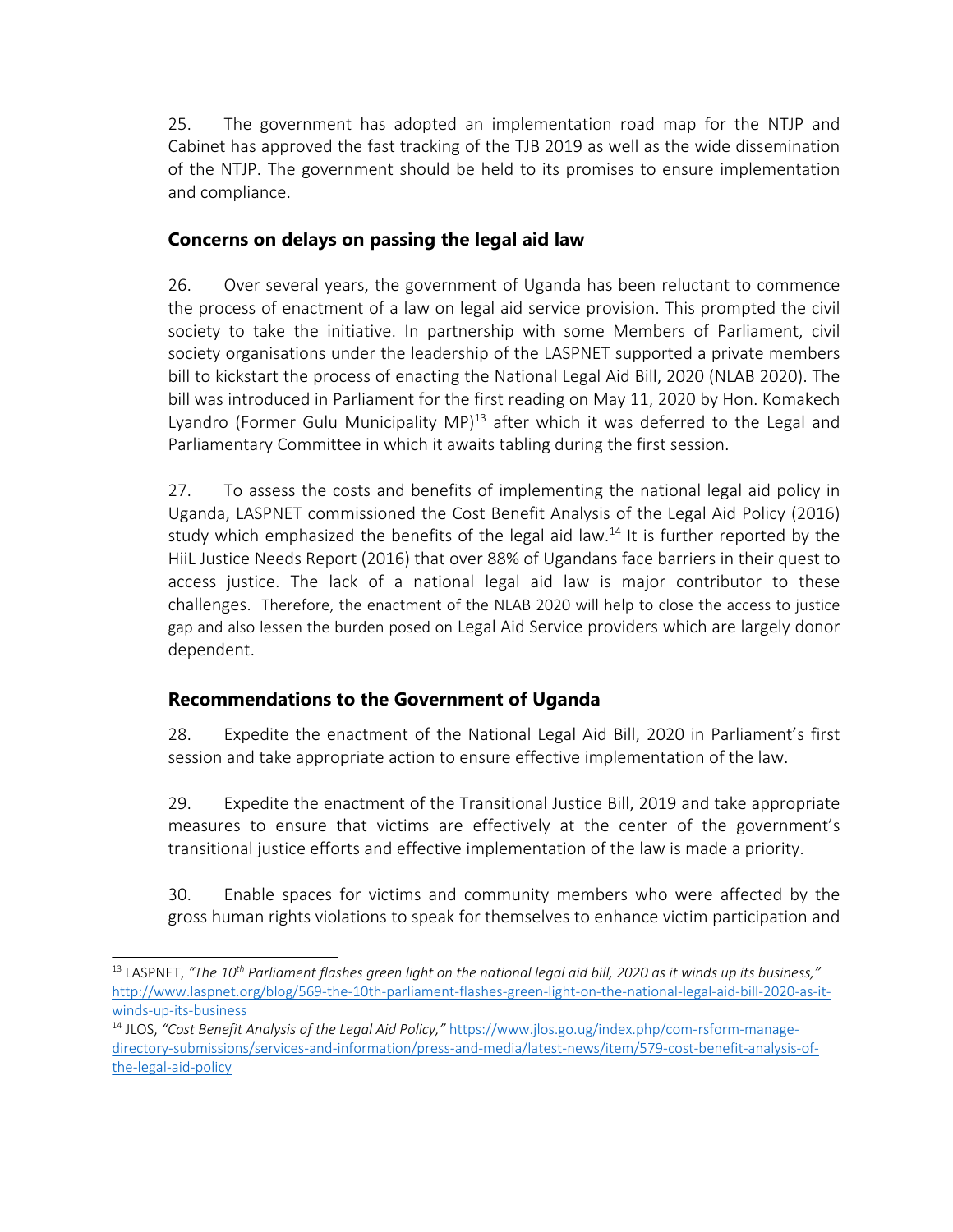understanding of the transitional justice processes.

# **D. Recommendations on the independence of the Judiciary and functionality of Local Council Courts**

31. Uganda accepted the following recommendations on the administration of justice and functionality of the local council courts:

- a) 115.82 Ensure the separation of power and the independence of the judiciary and prevent government officials from interfering in judicial proceedings (Slovenia). Status: Partially Implemented.
- b) 115.83 Ensure the full functionality and adequate resourcing of levels 1 and 2 local council courts, which provide the first access points to justice for 80 per cent of Ugandans (Austria). Status: Partially Implemented.

### **Separation of powers and independence of the Judiciary**

32. The independence of the Judiciary is guaranteed under Article 128 (1) and (2) of the 1995 Constitution of Uganda. To give effect to this provision, the Administration of the Judiciary Act, 2020 was enacted to operationalize Chapter Eight of the 1995 Constitution, notably establishing the Judiciary fund and streamlining retirement benefits for judicial officers.

33. However, despite the above provisions and progress towards the protection of the independence of the Judiciary, there has been <sup>a</sup> recurring intrusion by the Executive and the Legislature on the independence of the Judiciary. For example, in January 2017, the Speaker of Parliament defied <sup>a</sup> court order banning debate over controversial oil funds and dismissed it as 'stupid'. The Executive arm of government, through its security agencies, have also interfered with the sanctity of the courts disregarding court orders especially habeas corpus and unconditional release orders and by re-arresting accused persons at the court premises. A case in point is the brutal re-arrest of four murder suspects at the precincts of the International Crimes Division of the High Court in Kololo, shortly after they were released on bail on September 11, 2019. 15

8

<sup>&</sup>lt;sup>15</sup> See more here on the brutal re-arrest of suspects at court. Statement by the Judiciary, [http://judiciary.go.ug/data/news/741/1999/Re-Arrest%20of%20Kaweesi%20Murder%20Suspects%20Was%20High-](http://judiciary.go.ug/data/news/741/1999/Re-Arrest%20of%20Kaweesi%20Murder%20Suspects%20Was%20High-Handed.html)[Handed.html](http://judiciary.go.ug/data/news/741/1999/Re-Arrest%20of%20Kaweesi%20Murder%20Suspects%20Was%20High-Handed.html)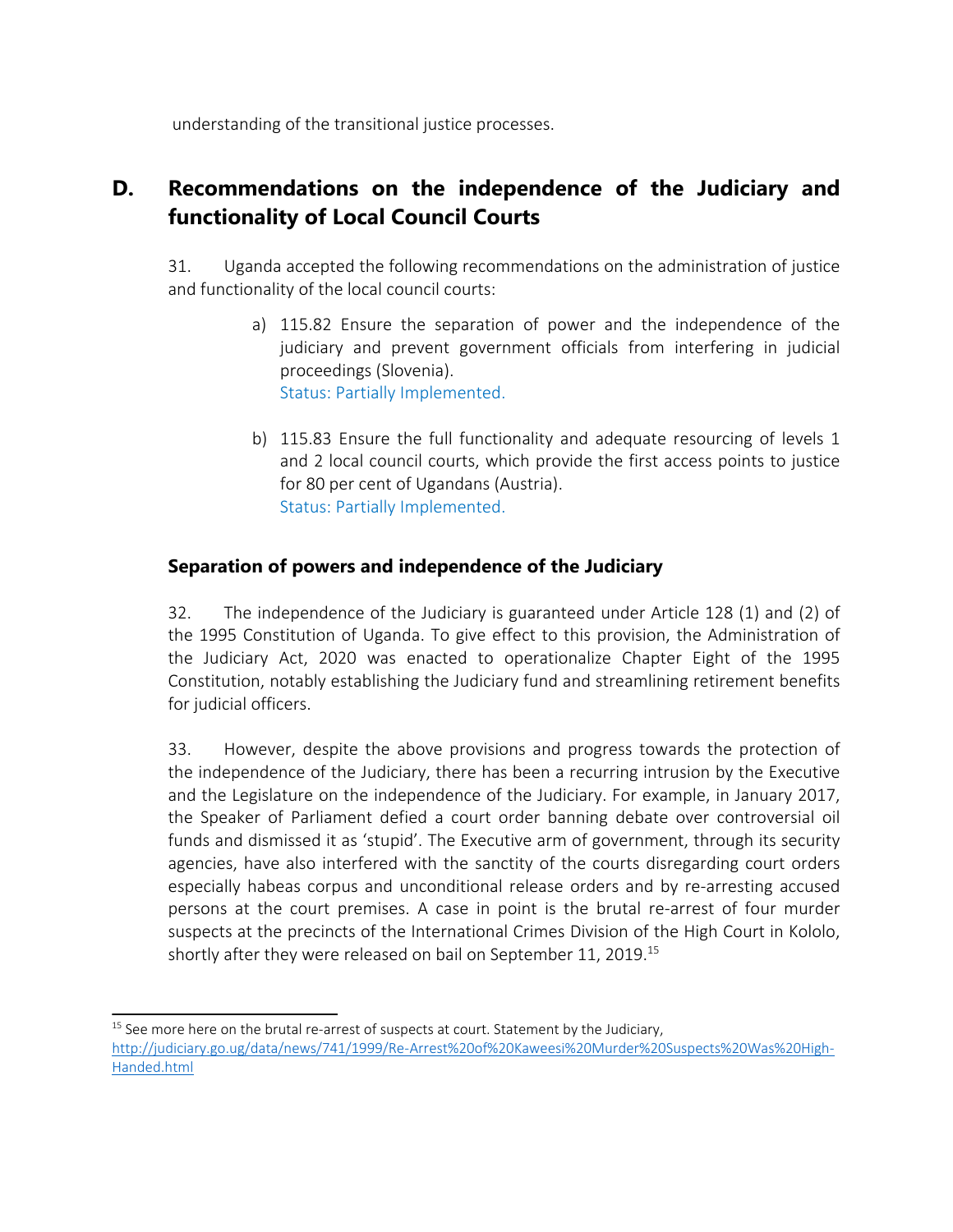## **Full functionality and adequate resourcing of levels 1 and 2 Local Council Courts**

34. In 2018, following elections of the Local Councils, the Local Council Court (LCC) system structure were re-established as courts of first instance. For over 10 years, the courts were not effectively recognized due to lack of the elections and this had an effect on the general structure and performance of the LCCs. In an effort to ensure functionality and resourcing, the JLOS in the year 2019/2020 allocated <sup>a</sup> sum of UGX. 1,575,150,000/= (USD 444,820) for orientation and training of LCC I and II members within 17 local governments i.e. 13 Districts and 4 Municipalities. The training will directly benefit 4,251 villages, 697 parishes and 53,619 LCC members. The Ministry of Local Government further developed <sup>a</sup> Handbook for LCCs and intends to translate into 10 local languages and print 20,000 copies.<sup>16</sup> Whereas this is welcome, it is a drop in the ocean. All LCC members need to be trained on LCs roles, responsibilities and jurisdiction of the LCCs and receive adequate supervisory support from the Chief Magistrate of the area.

#### **Recommendations to the Government of Uganda**

35. Strictly hold to account all government officials, including security agents, who interfere in judicial proceedings or engage in contempt of court.

36. Sensitize the public and communities about the mandate of the LCCs and benefits of filing complaints that are within the jurisdiction before the courts.

37. Strengthen the LCCs through trainings on role and jurisdiction of the courts and enhance mentoring and supervision support of the LCCSs by the Chief Magistrates.

## **E. Submissions on juvenile justice**

38. Uganda accepted the following recommendations on juvenile justice:

- a) 115.84 Prioritize implementation of the Child Justice Strategy and the National Diversion Guidelines for children in the criminal justice system (South Africa); Status: Partly Implemented.
- b) 116.17 Strengthen the juvenile justice system, in particular by ensuring the designation of specialised courts and judges, which would apply

<sup>16</sup> JLOS, *"Annual Report 2019/20,"* <https://drive.google.com/file/d/1O0fCm-VVrFtk0FT5guvkgPU1ZObMQiKu/view> Pg. 107 & 108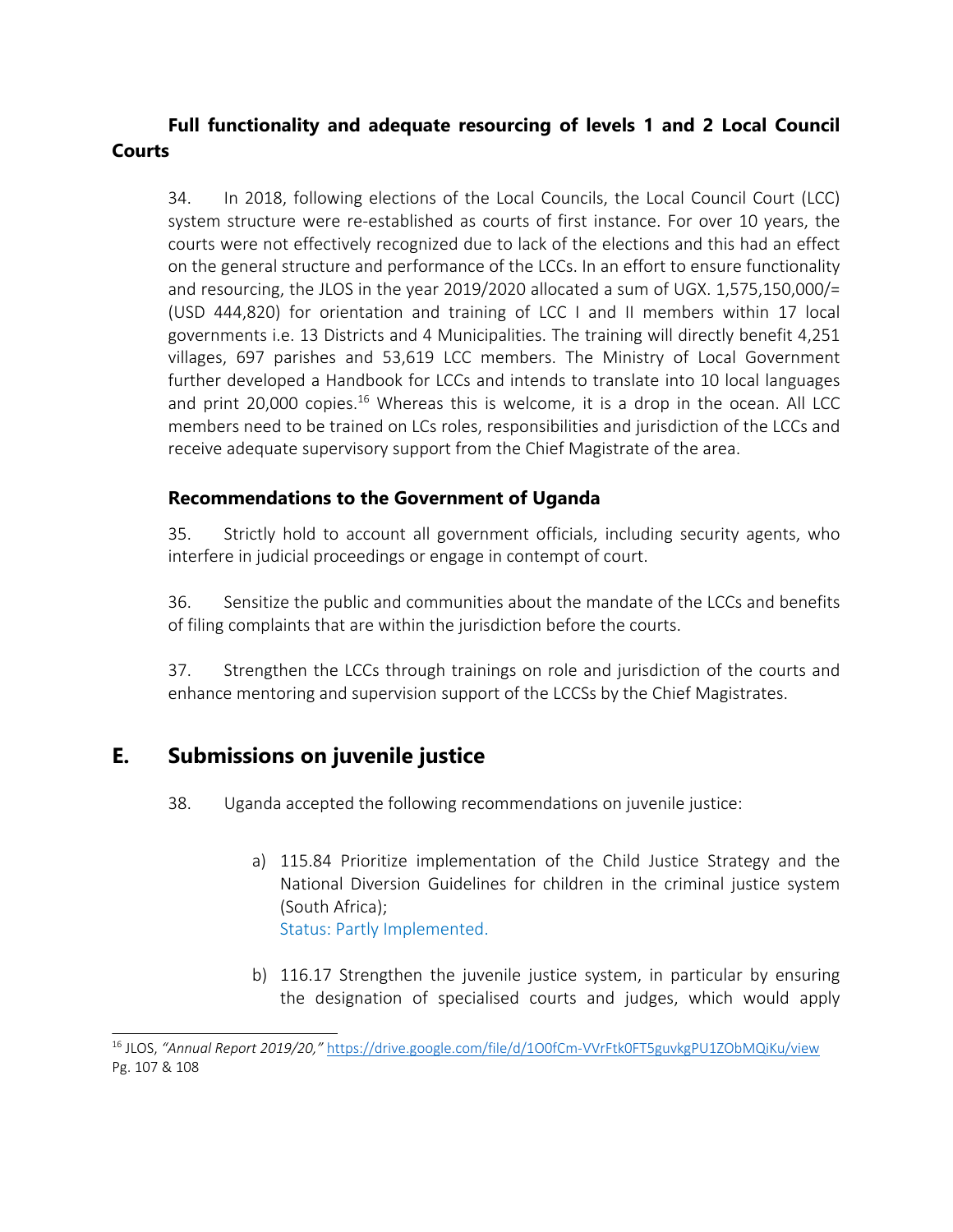procedures that take into account the specific needs of children (Belgium); Status: Partly Implemented.

c) 11.5.85 Separate juveniles from adults in detention and rehabilitation centres (Zambia). Status: Partially Implemented.

39. The government has an emphasis on non-custodial sentence for children in the criminal justice system. With the help of the National Diversion Guidelines, the government has been able to achieve <sup>a</sup> diversion rate of 75.1 percent. Diversion programs are at times affected by cases of children accused of capital offences, repeat offenders, intolerant communities and limited capacity of Local Council Courts (LCCs) to handle juvenile cases.

40. In addition, the JLOS supported frontline institutions to create child friendly office space, offer pro-bono services to juveniles, inspection of child remand homes for compliance. The police also launched the Children Diversion Guidelines for police covering diversion of petty cases involving children.

41. Further, the Children'<sup>s</sup> Act, Cap 59 established the Family and Children Court with jurisdiction to hear and determine specific criminal charges against <sup>a</sup> child and applications relating to child care and protection. The Uganda Police Force also has the Child and Family Protection Department that handle juvenile matters taking into account the best interests of the children. Relatedly, there has been establishment of designated courts within the remand home particularly, Naguru Remand Home with <sup>a</sup> Judge designated to handle the cases. Despite of these positive steps, with only seven remand homes, Uganda still has an acute shortage of homes which negatively impacts on access to justice by juveniles, especially where there are juveniles to be placed on remand. The said homes and departments are also poorly resourced.

42. As <sup>a</sup> standard practice, juveniles are continuously separated from the adults within the rehabilitation centers. However, there are police stations that do not have detention facilities reserved for juveniles. This means that juveniles in such jurisdictions are likely to be detained together with adults.

### **Recommendations to the Government of Uganda**

43. Increase budgetary allocations to the Family and Children Courts, Police Child and Family Protection Departments and remand homes.

44. Over the next four years, establish at least 10 more remand homes in districts that do not have to increase coverage of the homes and strengthen management of the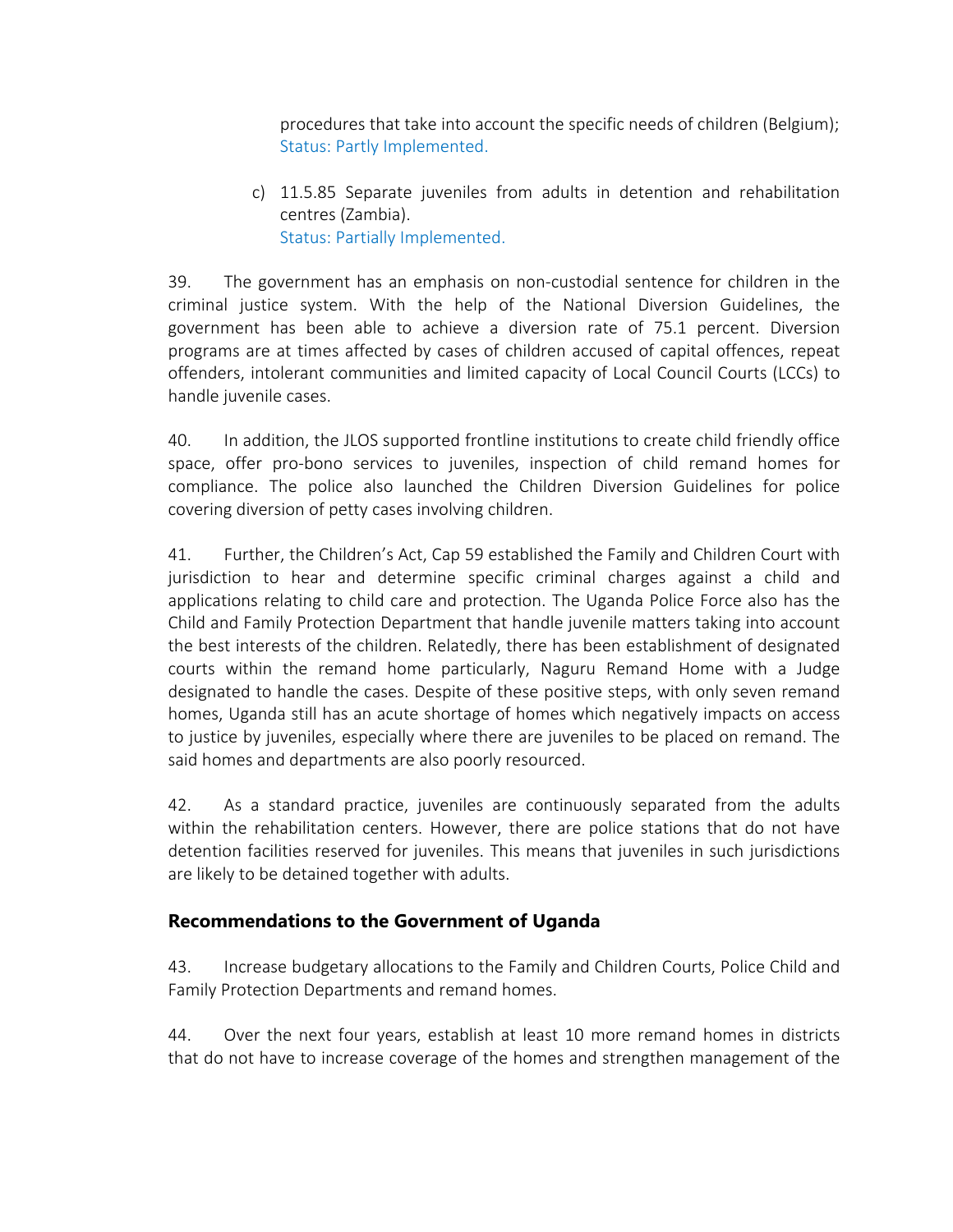homes.

45. Ensure that all police stations in Uganda that detain suspects have <sup>a</sup> cell for detaining juveniles.

## **III. EMERGING ACCESS TO JUSTICE CONCERNS**

46. In the period under review the following emerging and persistent issues were noted. These include;

# **A. Continued violation of fair trial and due process rights**

47. There has been continuous violation of the right to fair trials including the right to be told as early as possible what you are accused of, presumption of innocence, release on police bond and bail, prolonged pre-trial detention, right to attend the trial as an accused person and access to competent services of <sup>a</sup> legal aid lawyer. Article 28 of the 1995 Constitution of Uganda provides for these rights. The Covid-19 pandemic restrictions have worsened the situation by sharply raising the number of people being pushed into the already overcrowded criminal justice system and detention facilities. The pandemic has resulted in scaling down of court operations and <sup>a</sup> move to increased use of technology. However, challenges in availability and adoption of ICT in the justice system is resulting in violation of fair trial rights.

### **Recommendations to the Government of Uganda**

48. Ensure observance of fair trial and due process rights in all cases in courts of law.

49. Fast track efforts to develop <sup>a</sup> JLOS sector-wide systems integration master plan for coordinated E-service platforms, including having readily available video conferencing in court hearings, electronic filing system, and training for all staff involved.

# **B. Concerns on trial of civilians in the military courts**

50. During the period under review, the number of civilians being tried in military courts under the Uganda Peoples' Defence Forces Act, 2005 (UPDF Act) significantly went up. For example, on December 30, 2020, security operatives in Kalangala District arrested over 50 civilians and arraigned 49 of them before the General Court Martial on January 8, 2021 on charges of being in possession of four rounds of ammunition. We note that trial of civilians in military courts is unlawful and inconsistent with the 1995 Constitution of Uganda and Uganda'<sup>s</sup> obligations under international law.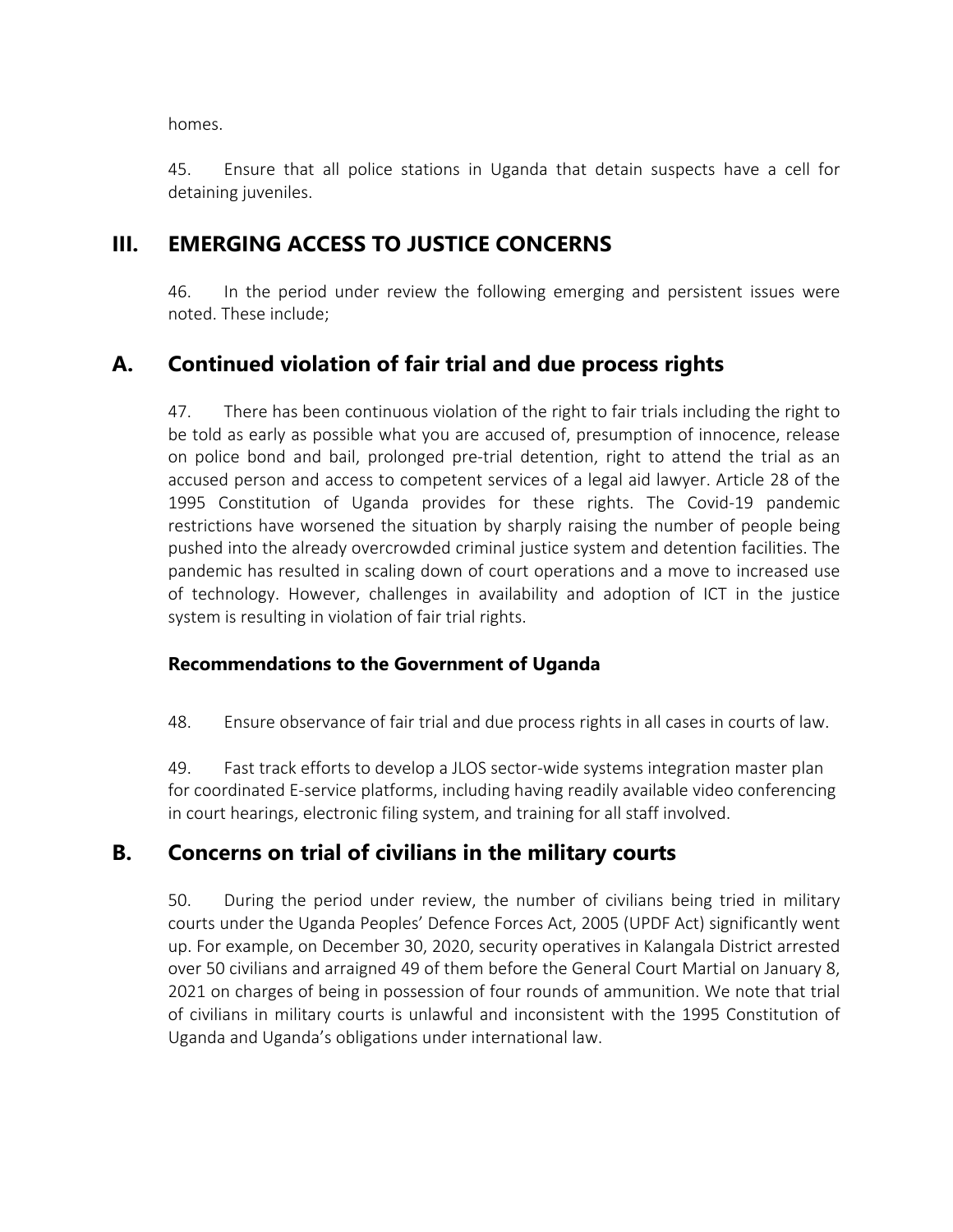51. In July 2021, the Constitutional Court in <sup>a</sup> landmark decision of 3:2 ordered the government of Uganda to stop trying civilians in military courts on grounds that the jurisdiction of the military court is only limited to trying offences specified under the UPDF Act, only in respect of persons subject to the military law.<sup>17</sup> Instead of implementing the court decision, the government appealed to the Supreme Court arguing that the judges erred in determining that the jurisdiction of the military court was only limited to trying military offences.<sup>18</sup>

### **Recommendation to the Government of Uganda**

52. Withdraw the appeal filed before the Supreme Court on trial of civilians in military courts and take action to immediately end all trials of civilians in the military courts.

# **C. Arbitrary arrests, incommunicado detentions and enforced disappearances**

53. In the review period, incidents of arbitrary arrests, detention in illegal facilities and enforced disappearances by State security agencies were common. For example, hundreds of individuals, including lawyers and human rights defenders, are arrested on baseless charges and detained incommunicado. Hundreds of Ugandans have reported being disappeared by State security agents. Some of the victims were abandoned in swamps and other deserted places after weeks or months in captivity while some never returned. This state of affairs has triggered <sup>a</sup> high volume of unconditional release and habeas corpus applications at the courts. These actions do not only violate the rights of the victims but also denies them <sup>a</sup> right to access justice because they are essentially held outside of the protection of the law.

## **Recommendations to the Government of Uganda**

54. End all forms of arbitrary arrests, incommunicado detention and enforced disappearances and investigate all allegations of violations to hold security agents involved in the crimes to account.

55. Ratify the International Convention for the Protection of All Persons from Enforced Disappearance.

<sup>&</sup>lt;sup>17</sup> See more in this Daily Monitor article, <u>https://www.monitor.co.ug/uganda/news/national/military-court-barred-</u> [from-trying-civilian-suspects-3459248](https://www.monitor.co.ug/uganda/news/national/military-court-barred-from-trying-civilian-suspects-3459248)

<sup>18</sup> The Daily Monitor, *"Govt appeals judgment banning trial of civilians in military courts,"* [https://www.monitor.co.ug/uganda/news/national/govt-appeals-judgment-banning-trial-of-civilians-in-military](https://www.monitor.co.ug/uganda/news/national/govt-appeals-judgment-banning-trial-of-civilians-in-military-courts-3464784)[courts-3464784](https://www.monitor.co.ug/uganda/news/national/govt-appeals-judgment-banning-trial-of-civilians-in-military-courts-3464784)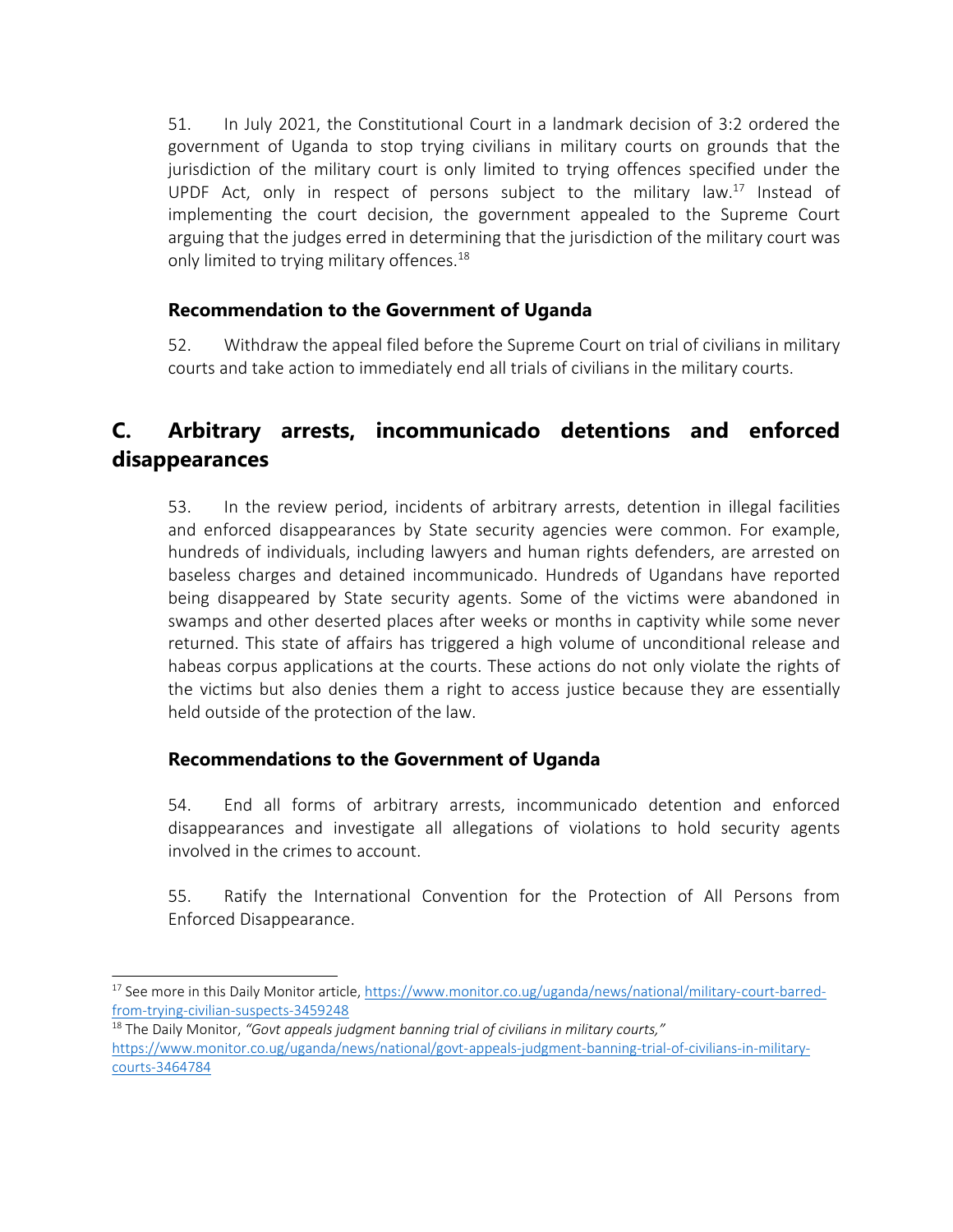56. Unconditionally drop all baseless or politically motivated charges against human rights defenders and supporters of opposition political groups.

# **D. Concerns on shortage of judicial officers and case backlog**

57. The government has taken progressive steps to increase the number of judicial officers. According to the Budget Speech for the financial year 2021/22, the budget of the Judiciary was enhanced from UGX 199.1. billion to UGX 376.9 billion. Out of this, UGX 146.6 billion has been earmarked for the recruitment and facilitation of Judicial staff. Further to this, in December 2019, President Museveni swore in 15 newly appointed judges – 3 to the Court of Appeal / Constitutional Court and 12 to the High Court. However, the current staffing of the Judiciary is still an impediment to access to justice as the available judicial officers cannot sufficiently meet the justice needs of the majority of Ugandans. Uganda has 64 judges of the High Court to handle over 63,000 pending cases. Several of the said judges hold other responsibilities such as chairing Commission of Inquiry and the Electoral Commission which keeps them away from active court participation to hear cases. The magisterial level also has <sup>a</sup> deficit of 56 Chief Magistrates with an overload of 1,520 cases per annum requiring <sup>a</sup> disposal rate of 127 cases per month, 6 cases per day. By December 2018, Magistrates Grade 1 were 193 out of the required 423. 19

### **Recommendations to the Government of Uganda**

58. The Executive should expedite the appointment of judges and magistrates to fill the staffing gaps.

59. Scale down on trials by sessions and placing additional responsibilities on judicial officers which keeps them busy away from hearing of cases in court.

60. Appoint retired judicial officers, eminent advocates and contract prosecutors on <sup>a</sup> short-term contract to handle case backlog in specialised court sessions.

61. Provide <sup>a</sup> State-funded effective legal aid system to minimize the number of suits/cases pending before the courts of law.

# **E. Access to justice for Persons with Disabilities**

62. Uganda has an obligation under the 1995 Constitution of Uganda, the Convention on the Rights of Persons with Disabilities and other international human rights

<sup>19</sup> Uganda Human Rights Commission (UHRC), "*The 21st Annual Report – 2018,"* <https://www.uhrc.ug/download/uhrc-21st-annual-report/?wpdmdl=417&refresh=60ef3cca876321626291402>